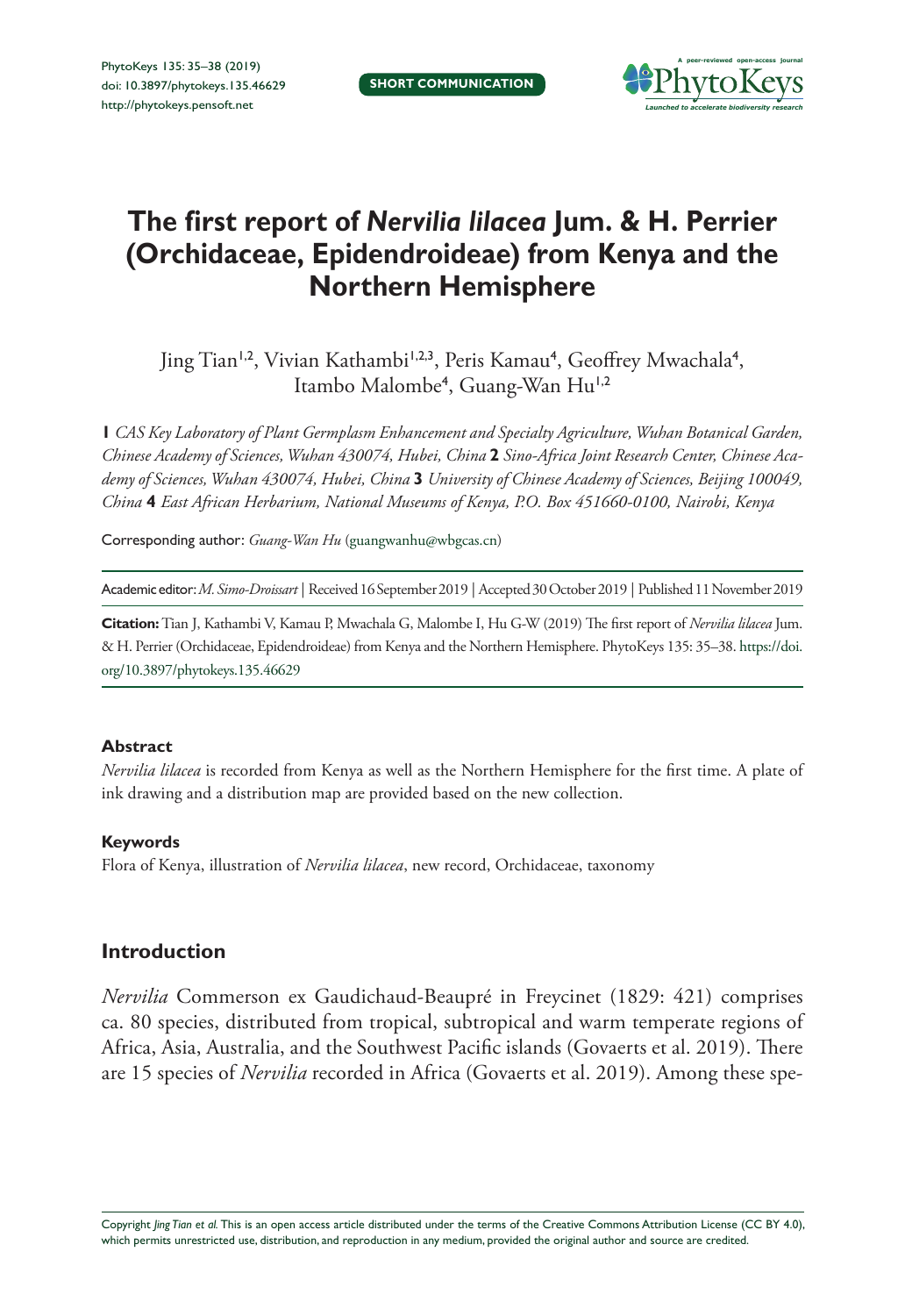cies, five of them have been recorded in Kenya (Petersson 1990, 1991; Stewart and Campbell 1996; Olszewski 2004; Nusbaumer et al. 2011; Govaerts et al. 2019). In April 2018, during a field survey in Nandi Forest, *N. lilacea* Jumelle & Perrier (1912: 197) was collected from Kenya (the northern side of the equator) for the first time. We report it here with a plate of ink drawing and a distribution map based on the new collection.



**Figure 1.** *Nervilia lilacea* **A** plant with flower **B** plant with leaf (adaxial and abaxial leaf) **C** flower, frontal view **D** floral pieces dissected (**a** dorsal sepal **b** lateral petal **c** lateral sepal **d** lip) **E** lip **F** column, lateral and ventral view **G** anther **H** pollinia **I** capsule (Jing Tian drew it from *FOKP-1530* specimen).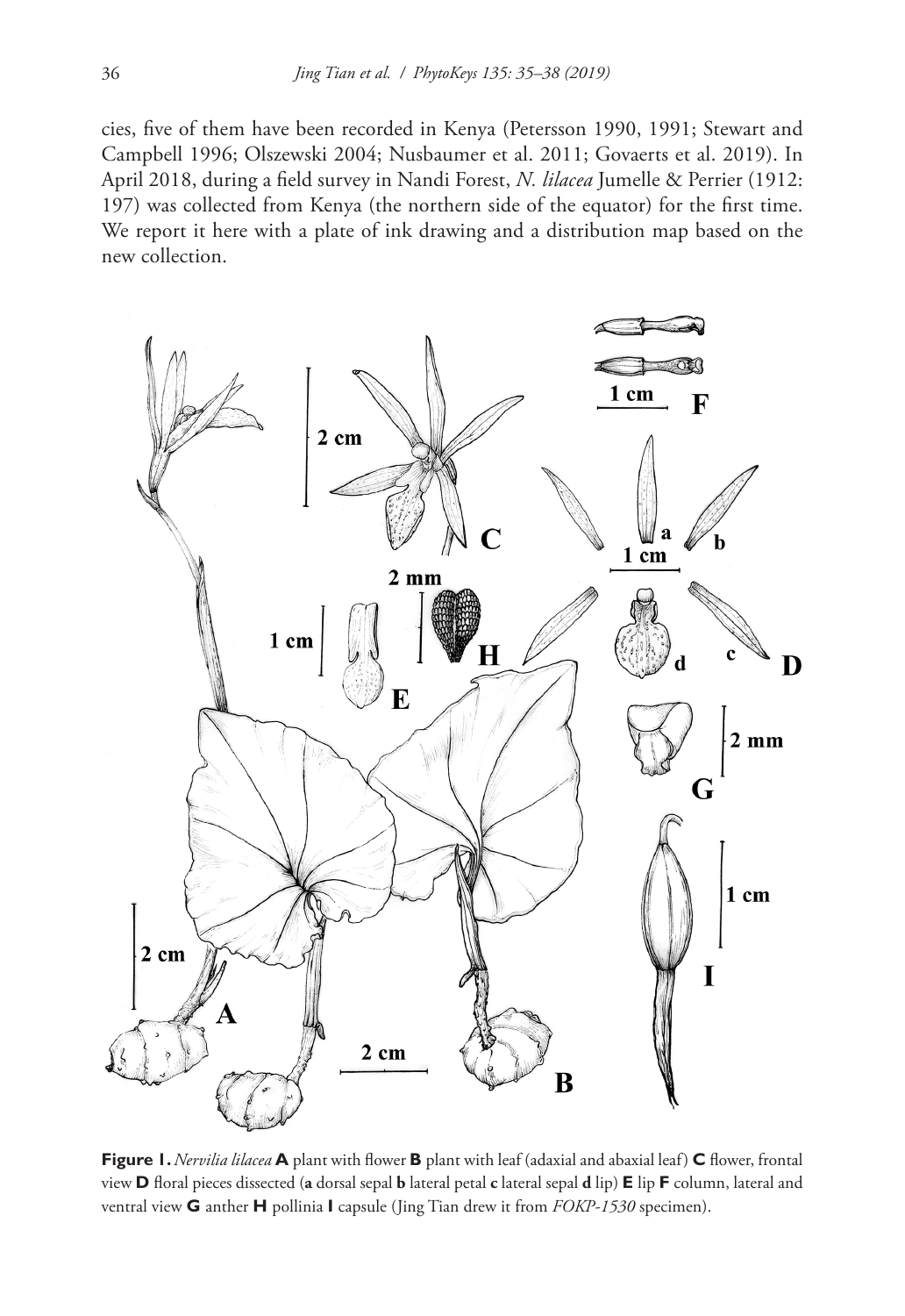## **New record**

*Nervilia lilacea* **Jum. & H.Perrier, Ann. Fac. Sci. Marseille 21(2): 197, 1912** Fig. 1

= *Nervilia gassneri* Börge Pett. in Nord. J. Bot. 9: 492. 1990. Type. Malawi: Southern Prov., Zomba Distr., Zomba Plateau, 1530 m, 15 July 1984. *Petersson and Gassner 359* (holotype: UPS, image seen!; isotype: BP, K, image seen!, LISC, LMU, MAL, NHT, SRGH).

**Type.** Madagascar: Centre, massif de Manonarivo, bois humides, 1000 m, fl., *Perrier de la Bâthie 1873* (holotype: P [P00094725], image seen!).

**Specimens examined.** Kenya. Nandi North District, Spetonok, 0°22'32"N, 35°00'29"E, elevation 2000 m, 22 April 2018, *FOKP-1530* (EA, HIB).

**Distribution.** Madagascar, Malawi, South Africa, Tanzania, Zambia, Zimbabwe, Kenya (new record). (Fig. 2)

**Habitat and phenology.** Tropical rain forest floor margins at elevation 200– 2000 m a.s.l.. Flowering from March to April was observed in Kenya.



**Figure 2.** Distribution map of *Nervilia lilacea*, with the new collection *FOKP-1530* shown by a red star [other points re-drawn after Petersson (1990, 1991) and specimen records]